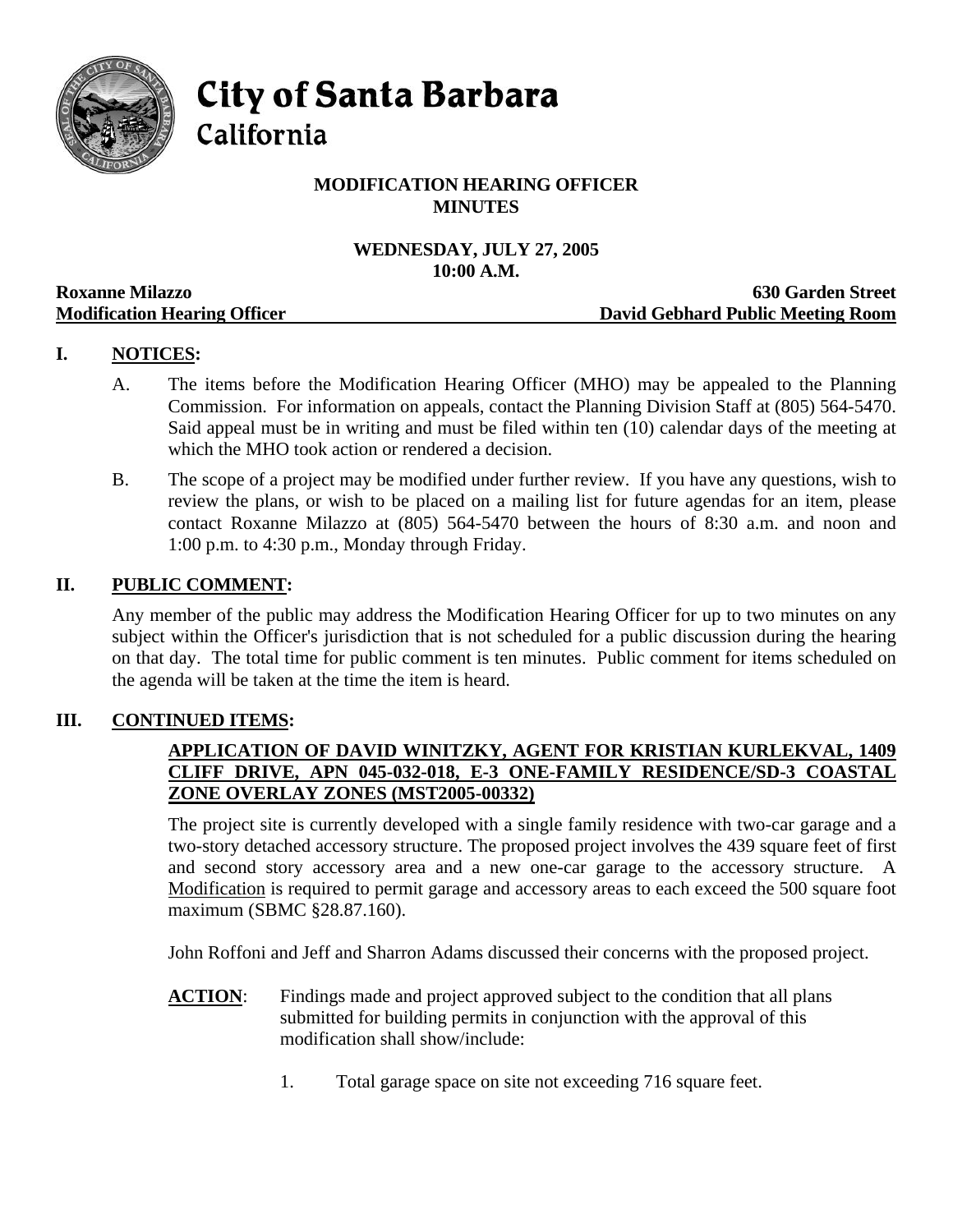- 2. Total accessory space on site not exceeding 882 square feet.
- 3. A survey to accurately identify the northern lot line.
- 4. An arborist report with tree protection measures for the large palm located within the construction zone.
- 5. Prior to issuance of any building permits in conjunction with the approval of this modification, the owner(s) shall record a Zoning Compliance Declaration.

#### **IV. NEW ITEMS:**

#### **A. APPLICATION OF CLIFF HICKMAN, AGENT FOR ROSEMARIE LEDBETTER, 320 BARRANCA AVENUE, APN 045-071-012, R-2 TWO-FAMILY RESIDENCES/SD-3 COASTAL ZONE OVERLAY (MST2005-00052)**

The project site is currently developed with two (2) single family residences, a duplex, four (4) covered parking spaces, and four (4) uncovered parking spaces. The proposed project involves a seventy-six (76) square foot addition to the rear unit. This expansion will eliminate one of the covered parking spaces. The space is being replaced on site with an uncovered parking space. A Modification is required to permit the uncovered space to be located within the required threefoot (3') interior yard setback (SBMC §28.18.060).

This project was subject to review by the Architectural Board of Review (ABR) pursuant to SBMC §22.68.

**ACTION:** Findings made and project approved as submitted.

#### **B. APPLICATION OF ANGIE HUFF, AGENT FOR JOHN KUIZENGA, 131 E. VALERIO STREET, APN 027-111-010, R-2 TWO-FAMILY RESIDENTIAL ZONE (MST2004-00764)**

The project site is currently developed with a two-story duplex. Due to the lot area, two (2) units are non-conforming for this lot. The proposed project involves new French doors, skylights, and the addition of a trellis over a portion of an existing second story deck, and a new stairwell to an additional second story deck. A Modification is required to permit the new trellis to be located within the required six-foot (6') interior yard setback and for the new deck to be located within the required open yard area (SBMC§28.18.060).

This project was subject to review by the Architectural Board of Review (ABR) pursuant to SBMC §22.68.

**ACTION:** Findings made and project approved subject to the condition that all plans submitted for building permits in conjunction with the approval of this modification shall clearly show the interior and open yard encroachment amounts, as well as the driveway, on the site plan.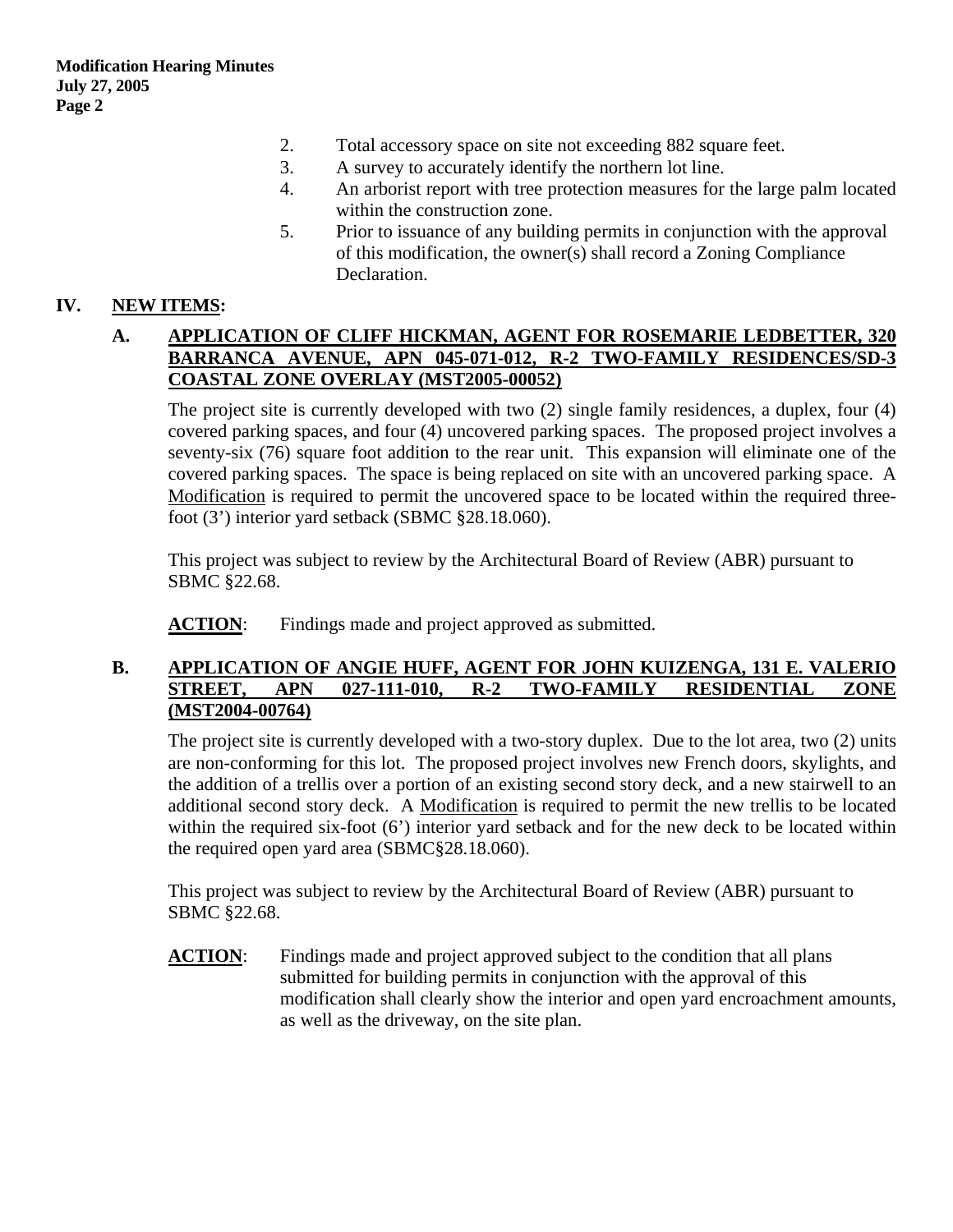### **C. APPLICATION OF PATRICK HOUSH, AGENT FOR ERIC RICHTER, 1600 SAN PASCUAL STREET, APN 043-223-010, R-3 MULTIPLE-FAMILY RESIDENCE ZONE (MST2005-00397)**

The project site is currently developed with a single family residence and detached one-car garage. The proposed project involves a 450 square foot first floor addition to the residence and the addition of a second parking space for the site. A Modification is required to permit the second parking space to be uncovered (SBMC 28.90.100).

**ACTION:** Findings made and project approved as submitted.

# **D. APPLICATION OF GENE MCGRATH, AGENT FOR ROD CAUGHELL, 328 W. PEDREGOSA STREET, APN 025-352-019, R-4 HOTEL-MOTEL-MULTIPLE FAMILY RESIDENCE ZONE (MST 2002-00152)**

The project site is currently developed with a single-family residence and detached garage. The proposed project involves demolition of the existing garage and construction of a two-story addition at the rear of the existing residence. The two-story addition will consist of a two-car garage, one-car carport, and laundry room on the first floor, with a 613 square-foot residential unit above. A Modification is required to provide three (3) parking spaces, instead of the required four (4) (SBMC § 29.90.100).

This project was subject to review by the Architectural Board of Review (ABR) pursuant to SBMC §22.68.

- **ACTION:** Findings made and project approved subject to the condition that all plans submitted for building permits in conjunction with the approval of this modification shall show/include:
	- 1. Removal of the water heaters located within the required six-foot (6') interior yard setback.
	- 2. Reduction or relocation of the fence, located along the alley, as deemed appropriate by the Transportation Engineer.

# E. APPLICATION OF ERIC SWENUMSON, AGENT FOR DAVID SCOTT, 620 DEL **MONTE AVENUE, APN 037-021-016, R-3 MULTIPLE-FAMILY RESIDENCE ZONE (MST2004-00227)**

The project site is currently developed with a single family residence and one-car garage. The proposed project involves demolition of the existing garage and construction of a second twostory single family residence, a two-car garage, and two uncovered parking spaces. A Modification was approved on May 18, 2005 to permit one of the uncovered parking spaces to be located within the required six-foot (6') interior yard setback (SBMC §28.21.060). A survey prepared for the site revealed a discrepancy in the property line and requires that the project now request a second Modification to permit the garage portion of the new unit to be located within the required fifteen-foot building separation distance (SBMC §28.21.070).